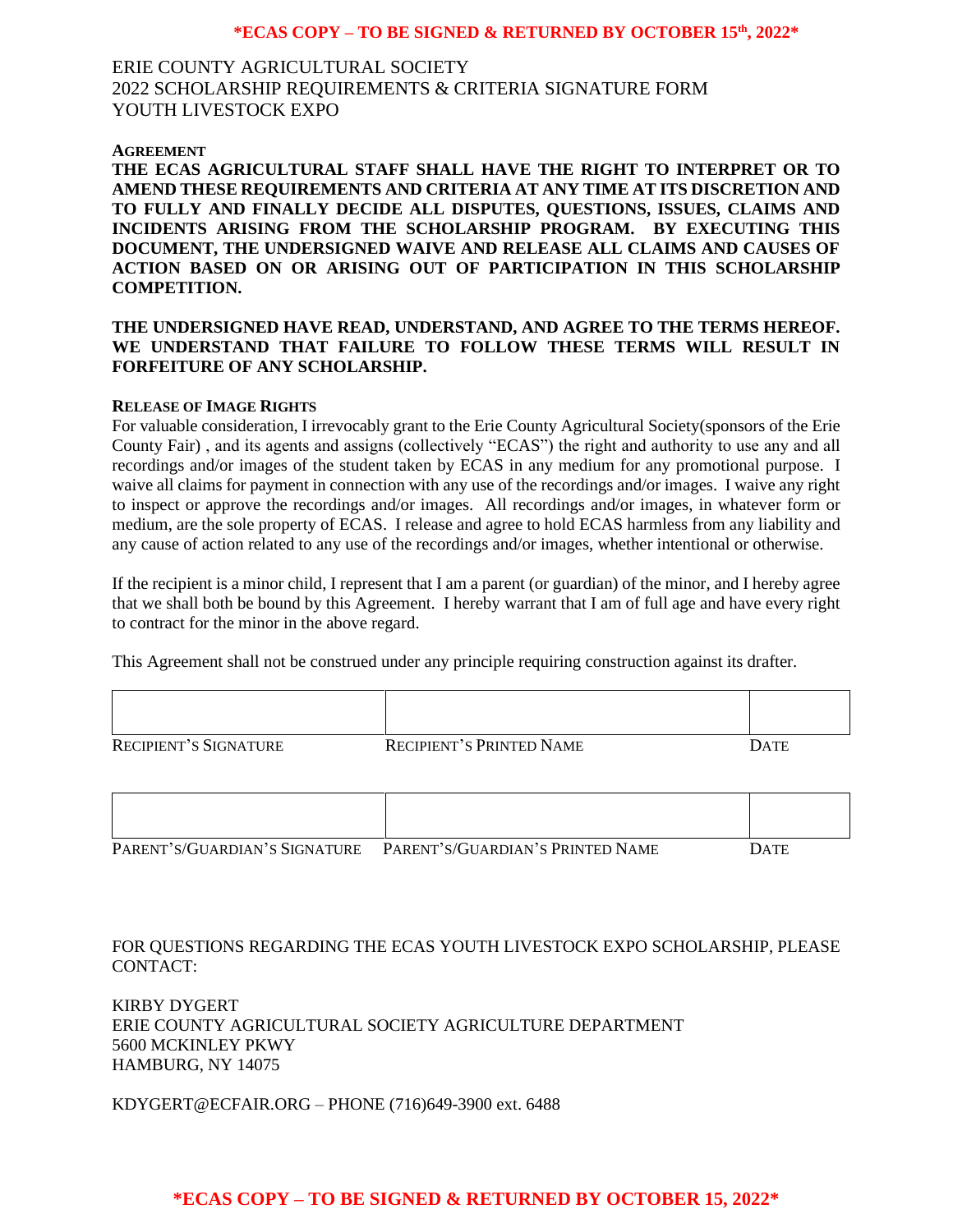## **2022 SCHOLARSHIP REQUIREMENTS & CRITERIA FORM**

# **THE ERIE COUNTY AGRICULTURAL SOCIETY YOUTH LIVESTOCK EXPO SCHOLARSHIP**

The Erie County Agricultural Society (ECAS) Youth Livestock Expo Scholarship is a four-year college/ approved tech school scholarship. The scholarship will be awarded to an exhibitor that is receives three of the four Market Animal Champion Titles or three of the four Champion Overall Showman. The distribution spread of a student's scholarship will be determined by the ECAS. The recipient's eligibility may be reviewed each semester. Recipients must meet and maintain the following rules of eligibility and requirements:

## **ELIGIBILITY**

- **Citizenship:** Recipient must be a citizen of the United States and provide a valid Social Security Number. Failure to provide a valid social security number on the Scholarship Information Form may result in forfeiture of any awarded funds.
- **High School Graduation:** Recipient must be currently attending or a graduate of a United States public, private, or home school.

#### **RECIPIENT RESPONSIBILITY**

It is the recipient's responsibility to comply with all of the requirements listed herein. The ECAS Agriculture Department will not expect the school or a student's parents/guardian to provide any of the required information or documents.

#### **COMMUNICATION WITH ECAS**

- **Prior to High School Graduation:** Should the recipient move or change e-mail addresses; the recipient must contact the ECAS Agriculture Department with the updated contact information. Failure to do so may result in forfeiture of funds.
- **High School Graduation:** Upon high school graduation, it is the responsibility of the recipient to contact the ECAS Agriculture Department with the proper documentation in order to initiate the first scholarship payment.
- **Frequency of Communication:** Recipient must maintain contact with the ECAS Agriculture Department, communicating at least once each semester once enrolled at a college or university. Failure to do so may result in forfeiture of funds.
- **Preferred Method of Communication:** Recipient shall communicate with the ECAS Agriculture Department via e-mail kdygert@ecfair.org and/or phone 716-649-3900 EXT. 6488.
- **Updating Contact Information:** Recipient must maintain a current permanent home address and e-mail on file with the ECAS Agriculture Department. Failure to do so may result in forfeiture of funds.

#### **REQUIRED FORMS**

Recipient must submit to the ECAS Agriculture Department the original completed ECAS Youth Livestock Expo Scholarship Information Form and Scholarship Requirements & Criteria Form before the initial semester in which the scholarship will be paid.

#### **THIS FORM ALONG WITH THE SCHOLARSHIP INFORMATION FORM MUST BE SIGNED AND RETURNED TO THE ECAS AGRICULTURE OFFICE BY OCTOBER 15, 2022.**

KIRBY DYGERT ECAS AGRICULTURE DEPARTMENT 5600 MCKINLEY PKWY HAMBURG, NY 14075

KDYGERT@ECFAIRG.ORG – PHONE (716)649-3900 EXT. 6488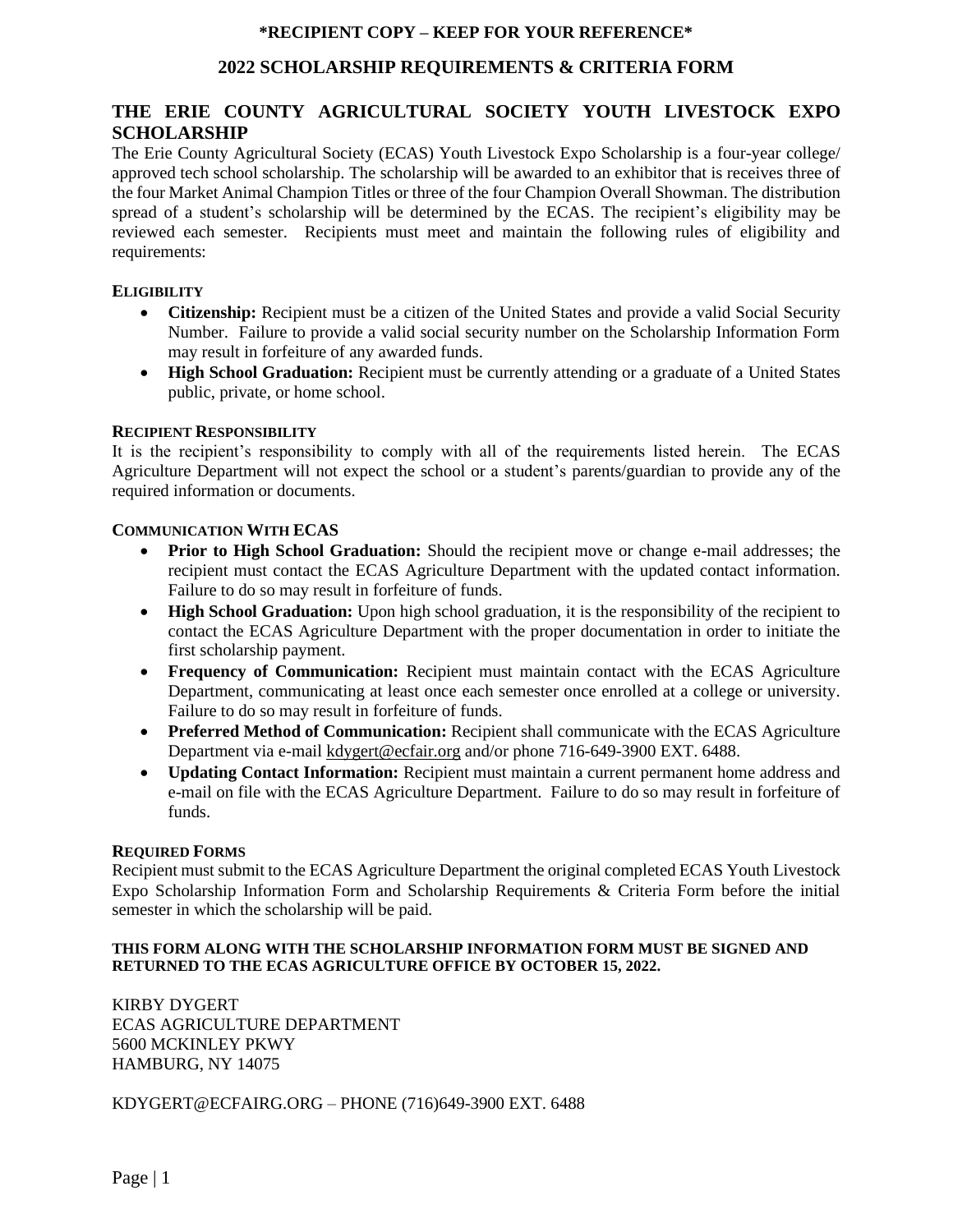## **COLLEGE ENROLLMENT**

- **Permitted Institutions:** Recipient must attend an accredited college or university or an accredited, recognized agricultural or natural resources vocational or technical training school.
- **Timeline to Enter College:** Recipient must enter college no later than two years after graduation from high school. Failure to do so will result in forfeiture of the scholarship unless the ECAS Agriculture Department is notified in writing and an extension is approved. Submit request via email, [kdygert@ecfair.org](mailto:kdygert@ecfair.org)
- **Degree of Study:** Recipient may pursue any course of study leading to a degree in any field of study.
- **Online Degree:** Online degrees are not recognized.
- **Enrollment Status:** Recipient must maintain full time student status enrolling in a minimum of 12 credit hours each semester.
- **Graduating Senior Hours:** Graduating seniors with 100+ hours that have less than 12 degree credit hours remaining must notify the ECAS Agriculture Department and receive approval for funding of these hours. Submit request via e-mail, [kdygert@ecfair.org](mailto:kdygert@ecfair.org)
- **Junior/Community College Hours:** The maximum number of credit hours that can be obtained at a community or junior college is 60 hours. These hours must be completed within a  $2 \frac{1}{2}$  year time frame.
- **Internships and Study Abroad:** Recipient may participate in internships and study abroad programs must be considered a full-time student at the college or university for the semester in which they are participating in the program. The recipient must submit a letter from their academic advisor confirming participation and confirmation of full-time student status. Submit letter via e-mail, kdygert@ecfair.org, for review.
- **Temporary Hold Request:** Should the recipient be unable to complete a semester or needs to take time off (other than summers) for personal reasons, a request can be made to have the scholarship placed on hold for up to one year (two semesters). Request for holds are decided on a case-by-case basis by ECAS. Hold requests must be submitted in writing to the ECAS Agriculture Department for review. Submit request via e-mail, kdygert@ecfair.org.
- **Medical Waiver:** Under special circumstances, and subject to approval by ECAS., a Scholar who is unable to attend school due to a medical condition may request a Medical Waiver for up to one year (two semesters). Requests must be submitted in writing and require a doctor's note. Submit request and doctor's note to the ECAS Agriculture Department via e-mail, kdygert@ecfair.org, for review.

### **GPA AND HOURS REQUIREMENTS**

- **Minimum per Semester Requirement:** Recipient must successfully complete 12 credit hours with a minimum GPA of 2.50 (on a 4.0 scale) each semester, not cumulative, to remain eligible to receive further disbursements of Scholarship funds.
- **Failure to Maintain GPA and/or Hours:** Should the recipient fail to meet the minimum GPA and/or Hours requirements listed herein,
	- **Example 1** First semester below requirements, recipient will receive a warning notification.
	- Second semester below requirements, funds will be placed on hold until the recipient is able to maintain grades and hours for one semester. Recipient must continue to submit an official transcript each semester to the ECAS Agriculture Department.

## **REQUESTING A SCHOLARSHIP PAYMENT**

• **First Semester:** For the initial semester, recipient must furnish the ECAS Agriculture Department an official registration form (i.e. class schedule that includes the following information: recipient's name, college/university name, listing of classes and total hours) before the initial semester that the scholarship will be paid. An accounting summary (bill or tuition statement) may also be requested. Submit documents via email, kdygert@ecfair.org, for review.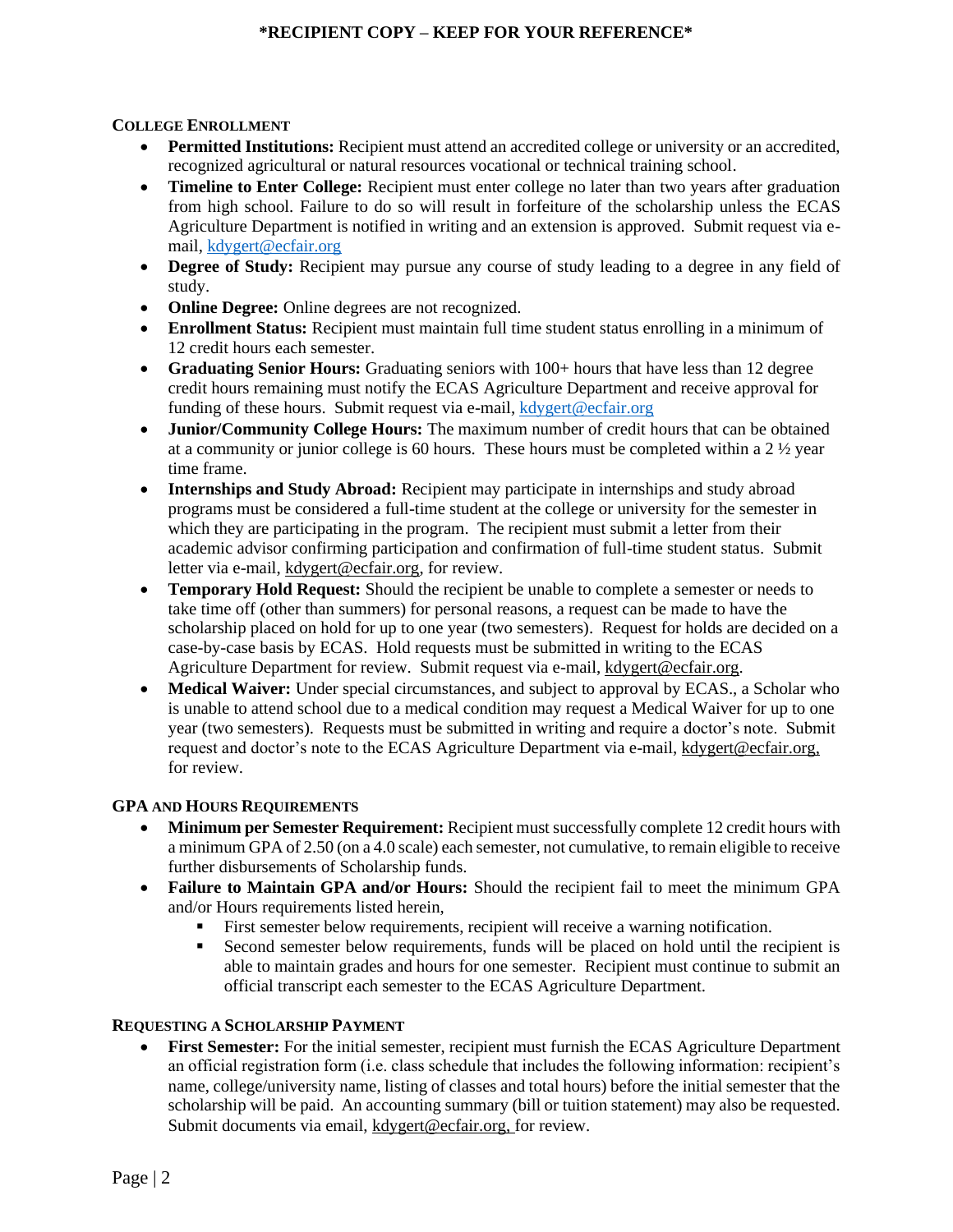- **Subsequent Semester(s):** Recipient must submit to the ECAS Agriculture Department, within thirty (30) days of the close of each semester, an official transcript for that semester and an official registration form (i.e. class schedule that includes the following information: recipient's name, college/university name, listing of classes and total hours) for the succeeding semester. Documents will be reviewed to determine compliance for payment. An accounting summary may also be requested. Submit documents via e-mail, kdygert@ecfair.org, for review.
- **Requesting a Summer Disbursement:** To request a summer disbursement, recipient must submit to the ECAS Agriculture Department, within thirty (30) days of the close of each semester, an official transcript for that semester and an official registration form (i.e. class schedule that includes the following information: recipient's name, college/university name, listing of classes and total hours) for the summer semester. Documents will be reviewed to determine compliance for payment. An accounting summary may also be requested. Submit documents via e-mail, kdygert@ecfair.org, for review.

## **TRANSFER OF INSTITUTIONS**

Should a scholarship recipient wish to transfer from their original college or university of enrollment, they must notify the. ECAS Agriculture Department in writing prior to funding consideration. A certified transcript and an official registration form (i.e. class schedule that includes the following information: recipient's name, college/university name, listing of classes and total hours) from the new institution must be provided to the ECAS Agriculture Department. Failure to do so may result in forfeiture of funds. Submit documents via e-mail, kdygert@ecfair.org, for review.

## **DISBURSEMENT PROCEDURES**

- **Disbursement of Funds:** Funds will be disbursed at the rate of one-eighth (1/8) of the total amount of the scholarship per semester or the cost of tuition, books, and fees per semester, whichever is the lesser amount. Any requested exceptions to this policy must be sent to the ECAS Agriculture Department in writing for consideration of approval. Submit request via e-mail to kdygert@ecfair.org.
- **Disbursement of Funds for Vocational/Technical Training School:** Disbursement of funds per semester will be determined by ECAS based on the cost of tuition, books, and fees per semester and the length of the degree program. Disbursement rate will be a set amount determined prior to the initial semester.
- **Minimum Disbursement:** The minimum payment per semester (not including summer) will be \$1,000.
- **Summer Disbursement of Funds:** Funds will be disbursed based on summer enrollment, enrollment in 6 to 8 credit hours will be disbursed at the rate of one-half (1/2) of the regular per semester disbursement and enrollment in 9+ credit hours will be disbursed at the full rate of a regular per semester disbursement.
- **Payment to Institution:** Funds shall reside with ECAS and will be paid directly to the accredited college or university designated by the recipient for the benefit of the recipient. The student will receive written notifications from ECAS as to payments made on behalf of the student to the college or university.
- **Payment to Recipient:** No funds will be paid directly to a recipient.
- **Utilization of Funds:** Funds are used only for tuition, books or fees. These funds are not to be used for housing, or day to day living expenses. All excess funds are to be returned to ECAS. no later than the end of each semester.
- **Early Graduation:** Recipient must inform the ECAS Agriculture Department of their intent to graduate early. The ECAS Agriculture Department must receive a letter from the recipient's academic advisor confirming their early graduation date in order for the recipient to receive the remaining scholarship funds. Submit letter via e-mail, [kdygert@ecfair.org.](mailto:kdygert@ecfair.org)

## **DISBURSEMENT PROCEDURES CONT.**

Graduate School: Should the recipient complete their undergraduate degree of study and have remaining scholarship funds, the recipient may be eligible to use the remaining funds for graduate